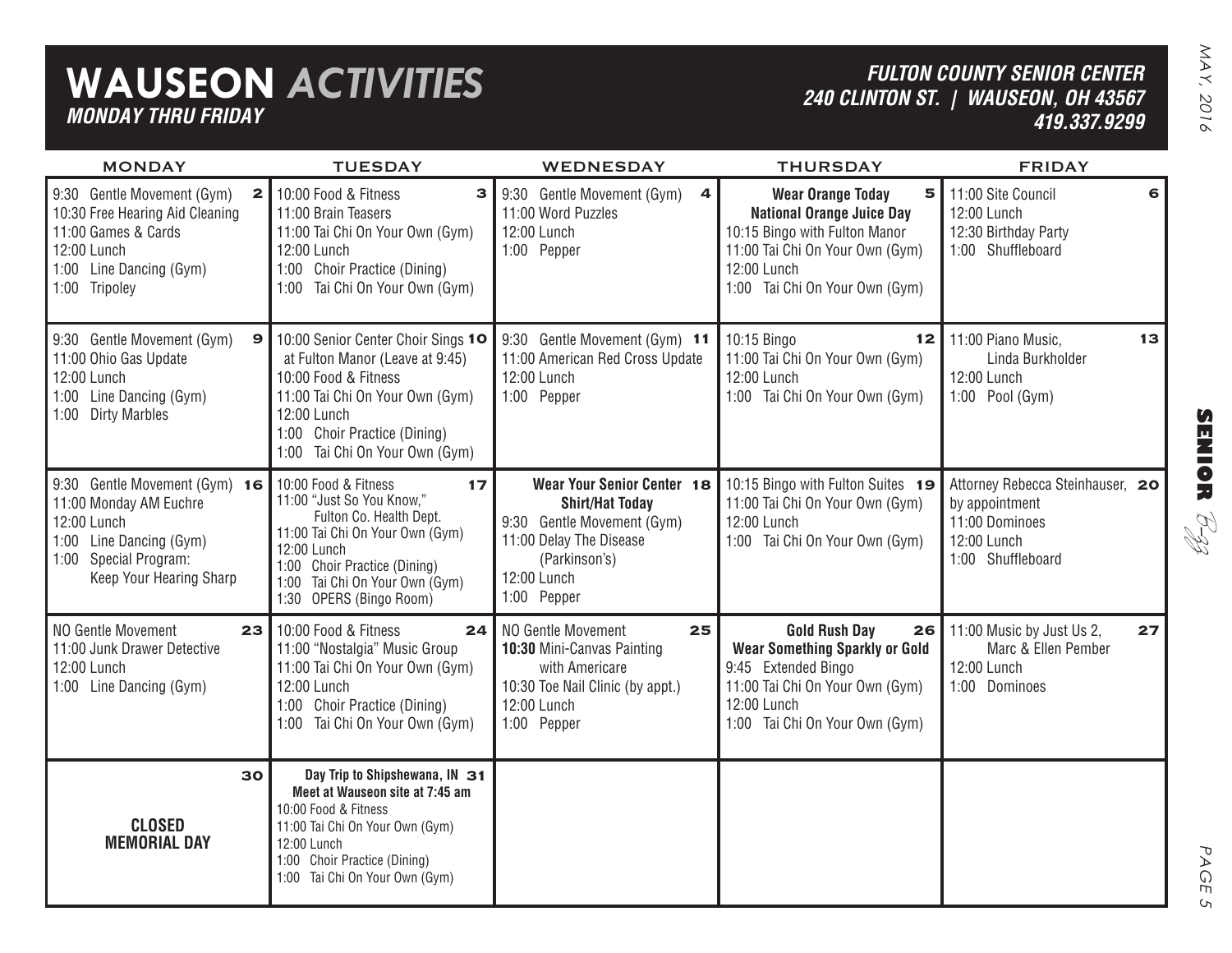| <b>DELTA / SWANTON</b><br>DELTA-101 NORTHWOOD DR.<br><b>UNITED METHODIST CHURCH</b><br><b>ACTIVITIES</b><br><b>TUES. &amp; THURS.</b> |                                                                                                                         |                                                                                                                                                                                        |                                                                                                                                                           | <b>SWANTON</b><br><b>210 N. MAIN ST.</b><br>MON., WED., & FRI              |    |
|---------------------------------------------------------------------------------------------------------------------------------------|-------------------------------------------------------------------------------------------------------------------------|----------------------------------------------------------------------------------------------------------------------------------------------------------------------------------------|-----------------------------------------------------------------------------------------------------------------------------------------------------------|----------------------------------------------------------------------------|----|
| <b>MONDAY</b>                                                                                                                         | <b>TUESDAY</b>                                                                                                          | <b>WEDNESDAY</b>                                                                                                                                                                       | <b>THURSDAY</b>                                                                                                                                           | <b>FRIDAY</b>                                                              |    |
| 11:00 Hand Pampering,<br>$\mathbf{2}$<br>Nail Polish by Americare<br>12:00 Lunch<br>1:00 Wii Games                                    | 11:00 The Truth About<br>3<br>Hospice & Home Health<br>12:00 Lunch<br>1:00 Puzzles                                      | <b>Wear Orange Today</b><br>4<br><b>National Orange Juice Day</b><br>10:00 Site Council<br>10:30 Bingo<br>12:00 Lunch & Birthday Treat<br>by Swanton Health Care<br>1:00 Cards & Games | <b>Wear Orange Today</b><br>5<br><b>National Orange Juice Day</b><br>10:00 Site Council<br>10:30 Bingo<br>12:00 Lunch & Birthday Treat<br>1:00 Word Games | 11:00 Senior Sue Saltzman,<br>Ventriloquist<br>12:00 Lunch<br>1:00 Puzzles |    |
| 11:00 "Just So You Know,"<br>9<br>Fulton Co. Health Dept.<br>& Free Blood Pressure Check<br>12:00 Lunch<br>1:00 Cards & Games         | 11:00 "Just So You Know,"<br>Fulton Co. Health Dept.<br>& Free Blood Pressure Check<br>12:00 Lunch<br>1:00 Word Games   | 10 10:30 Bingo<br>11 <sub>1</sub><br>12:00 Lunch<br>1:00 Wii Games                                                                                                                     | 10:30 Bingo<br>12:00 Lunch<br>1:00 Puzzles                                                                                                                | 12 11:00 Friendship Tea<br>12:00 Lunch<br>1:00 Word Games                  | 13 |
| 10:30 Free Hearing Aid Cleaning 16<br>11:00 PoKeNo by request<br>12:00 Lunch<br>1:00 Word Games                                       | 11:00 Ability Center of Toledo<br>17<br>12:00 Lunch<br>1:00 Cards & Games                                               | 10:30 Bingo<br>12:00 Lunch<br>1:00 Puzzles                                                                                                                                             | 18 10:30 Bingo<br>19<br>12:00 Lunch<br>1:00 Word Games                                                                                                    | 11:00 Play Hand Chimes<br>with Gail Zenz<br>12:00 Lunch<br>1:00 Wii Games  | 20 |
| 11:00 Music by<br>23<br>Senior Center Choir<br>12:00 Lunch<br>1:00 Cards & Games                                                      | 11:00 American Cancer Society 24<br>12:00 Lunch<br>1:00 Word Games                                                      | <b>Gold Rush Day</b><br>25<br><b>Wear Something Sparkly or Gold</b><br>10:30 Gold Rush Bingo<br>12:00 Lunch<br>1:00 Wii Games                                                          | <b>Gold Rush Day</b><br>26<br><b>Wear Something Sparkly or Gold</b><br>10:30 Gold Rush Bingo<br>12:00 Lunch<br>1:00 Puzzles                               | 11:00 Music by Gene Eckley<br>12:00 Lunch<br>1:00 Cards & Games            | 27 |
| 30<br><b>CLOSED</b><br><b>MEMORIAL DAY</b>                                                                                            | Day Trip to Shipshewana, IN 31<br>Meet at Wauseon site at 7:45 am<br>11:00 Cards & Games<br>12:00 Lunch<br>1:00 Puzzles |                                                                                                                                                                                        |                                                                                                                                                           |                                                                            |    |